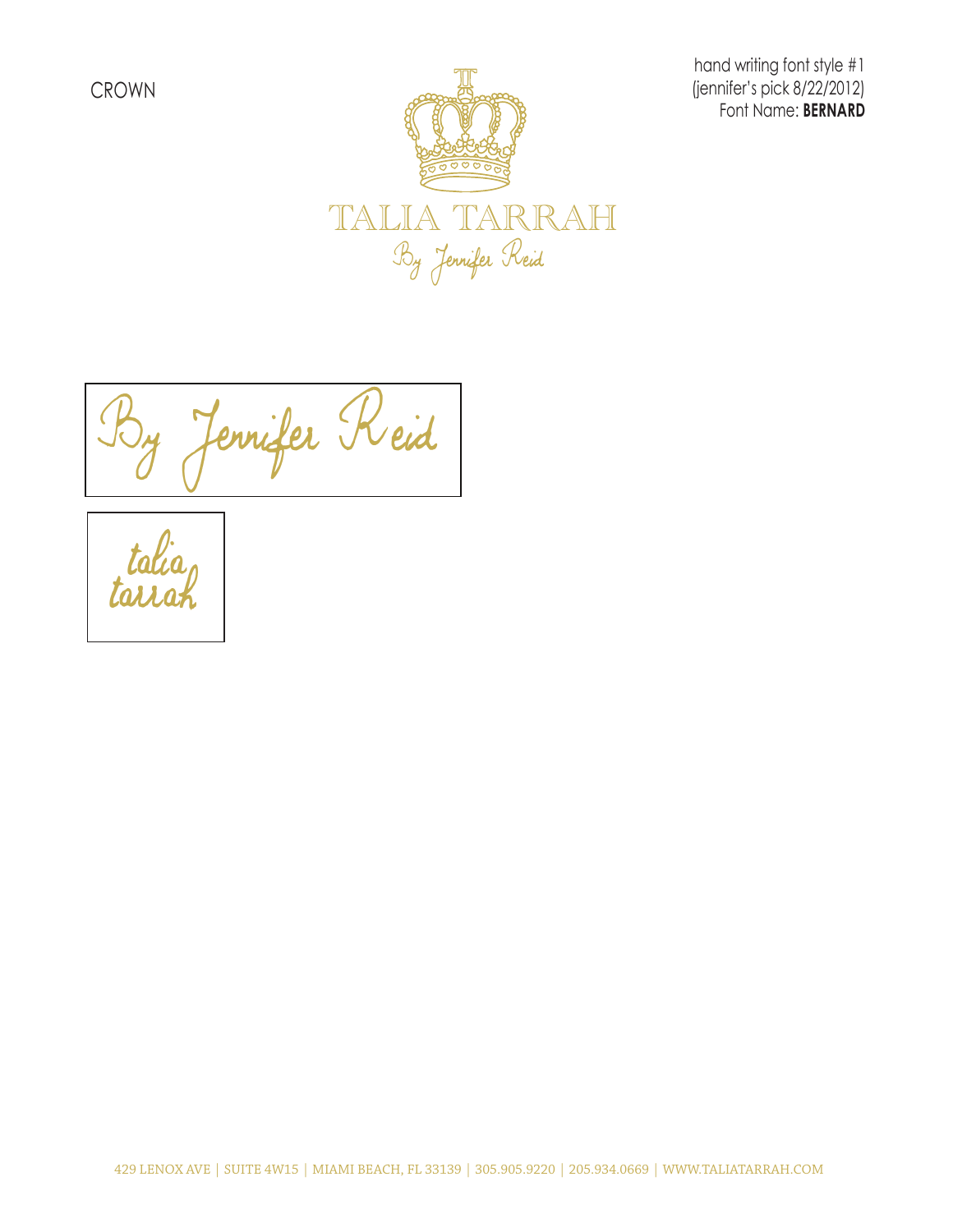

**Academy Engraved LET**

"By Jennifer Reid" font type: **BERNARD (downloaded)**

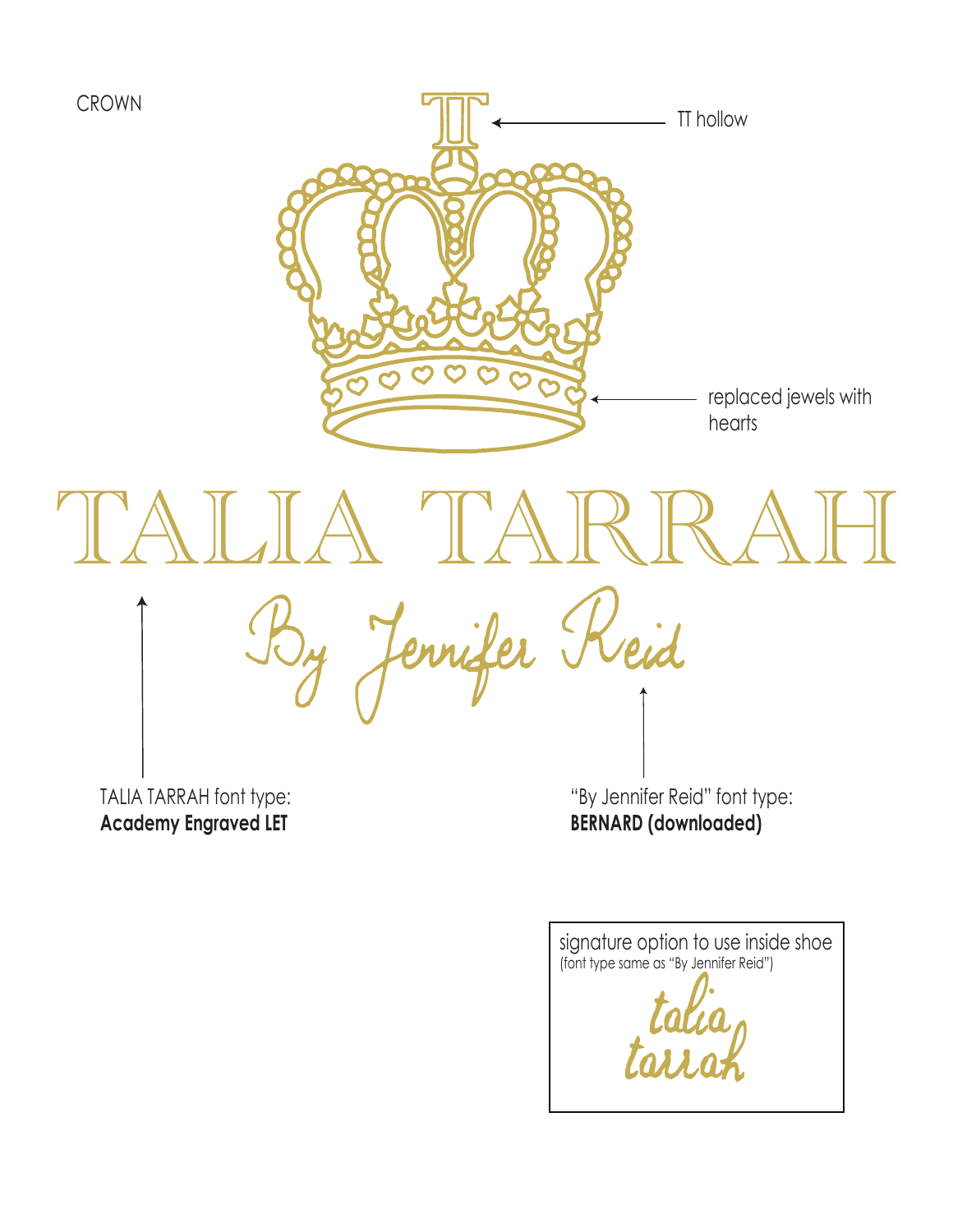hand writing font style #2 **Font Name: Prophecy Script**



By Jennifer Reid

ta<br>tar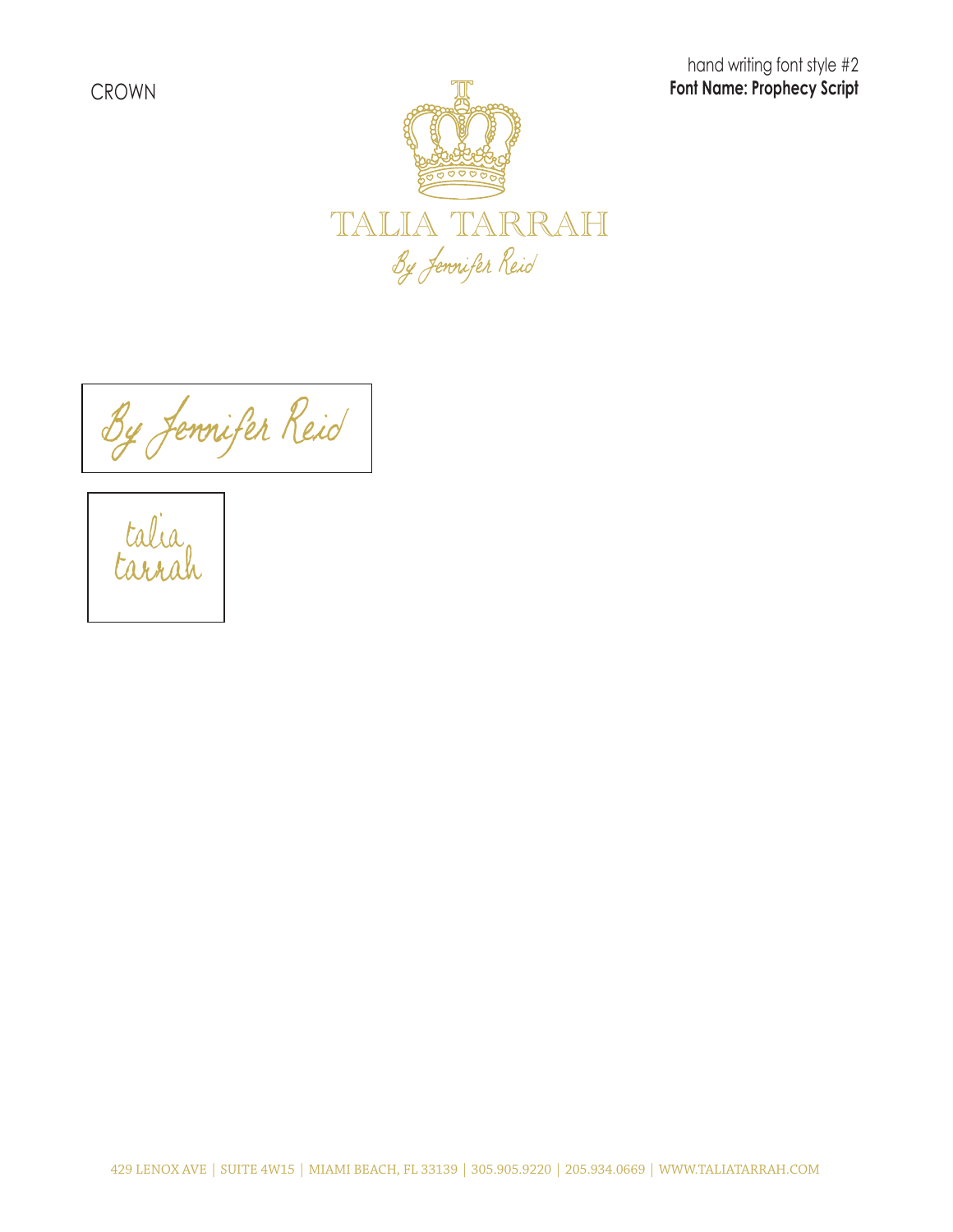hand writing font style #3 **Font Name: Otto (Medium)**



By Jennifer Reid

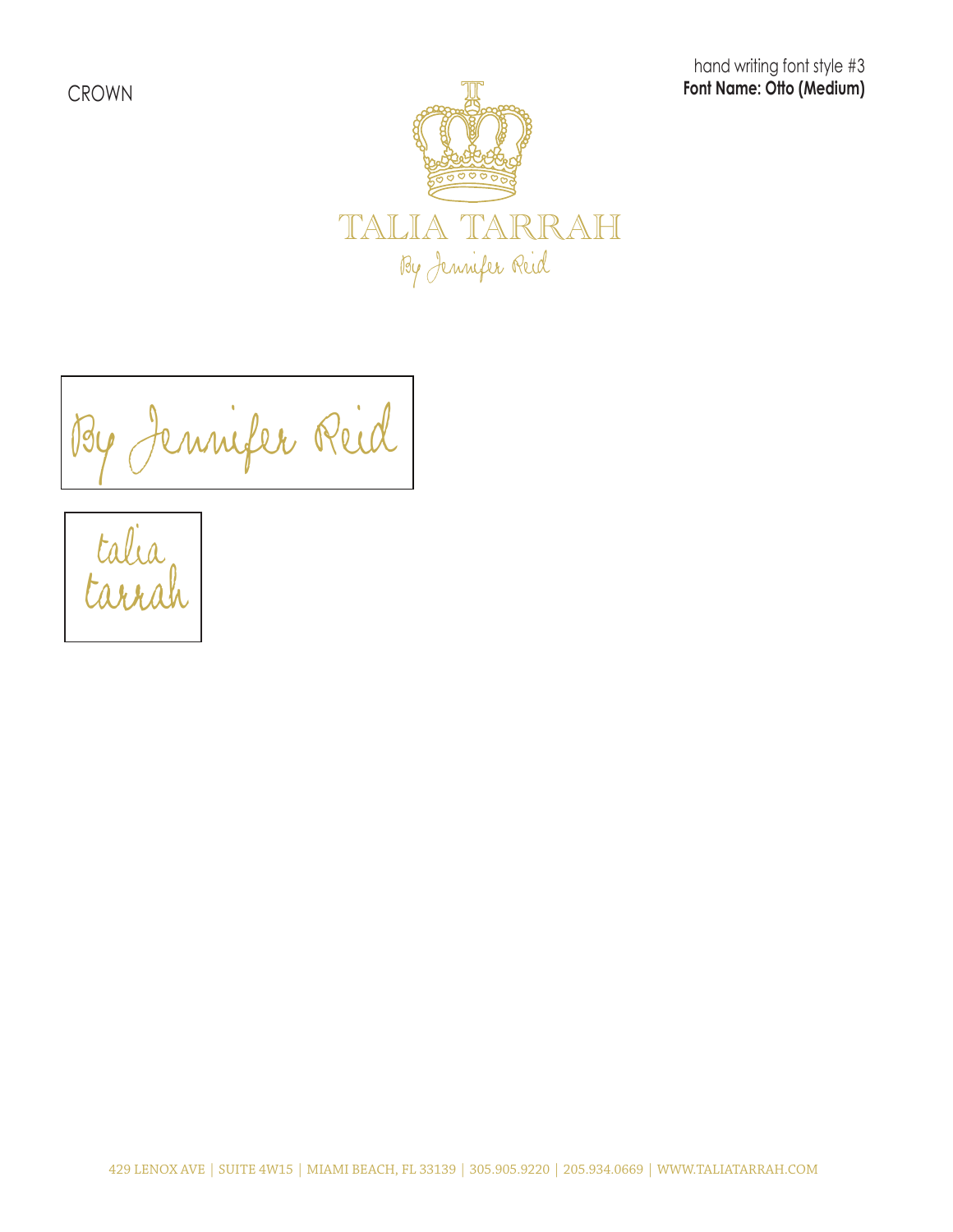hand writing font style #4  **Font Name: Jean-Claude's Hand** 

CROWN



tarrah talia Jennifer Reid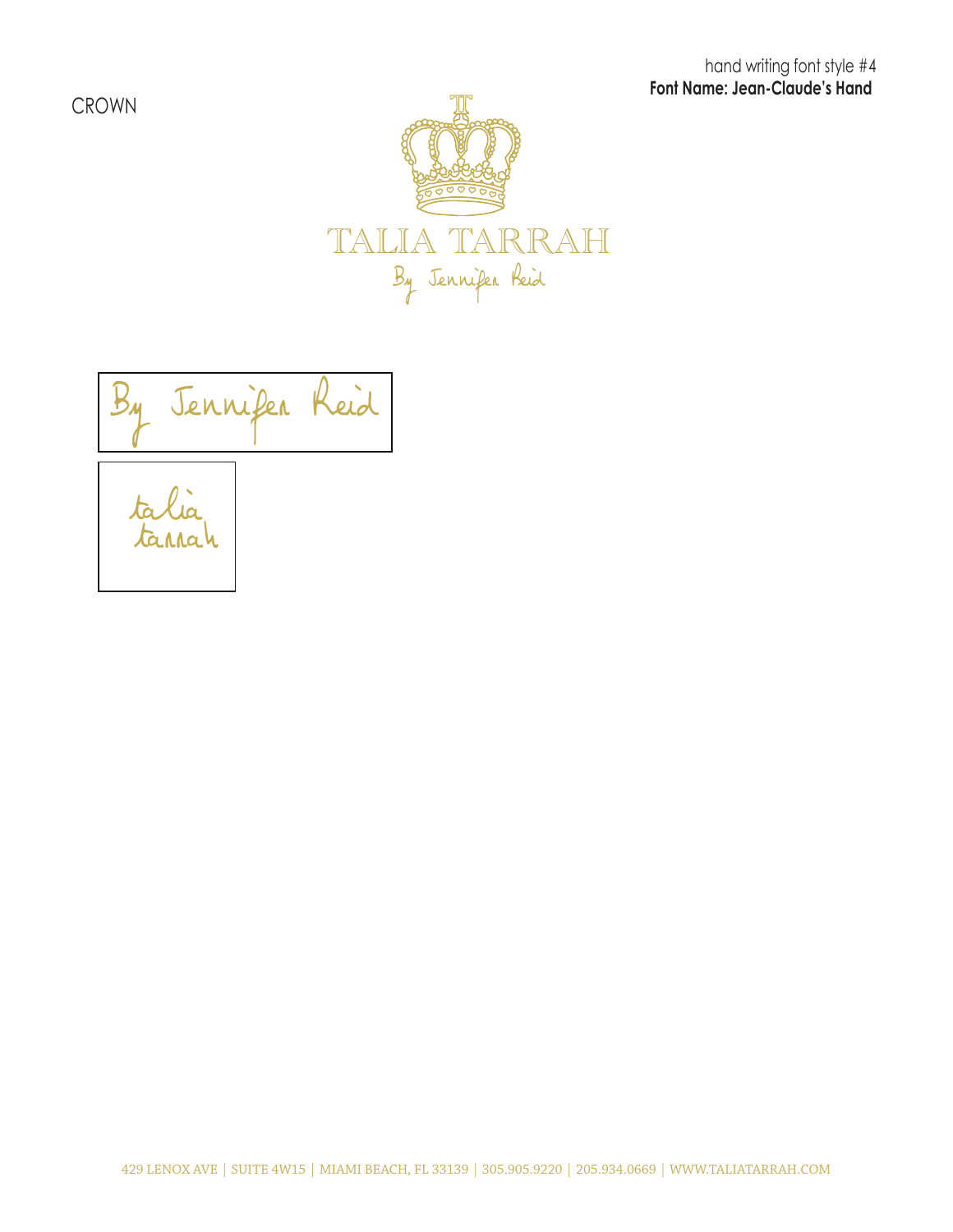

hand writing font style #1 (jennifer's pick 8/22/2012)

Jennifer Reid

talia<br>tairah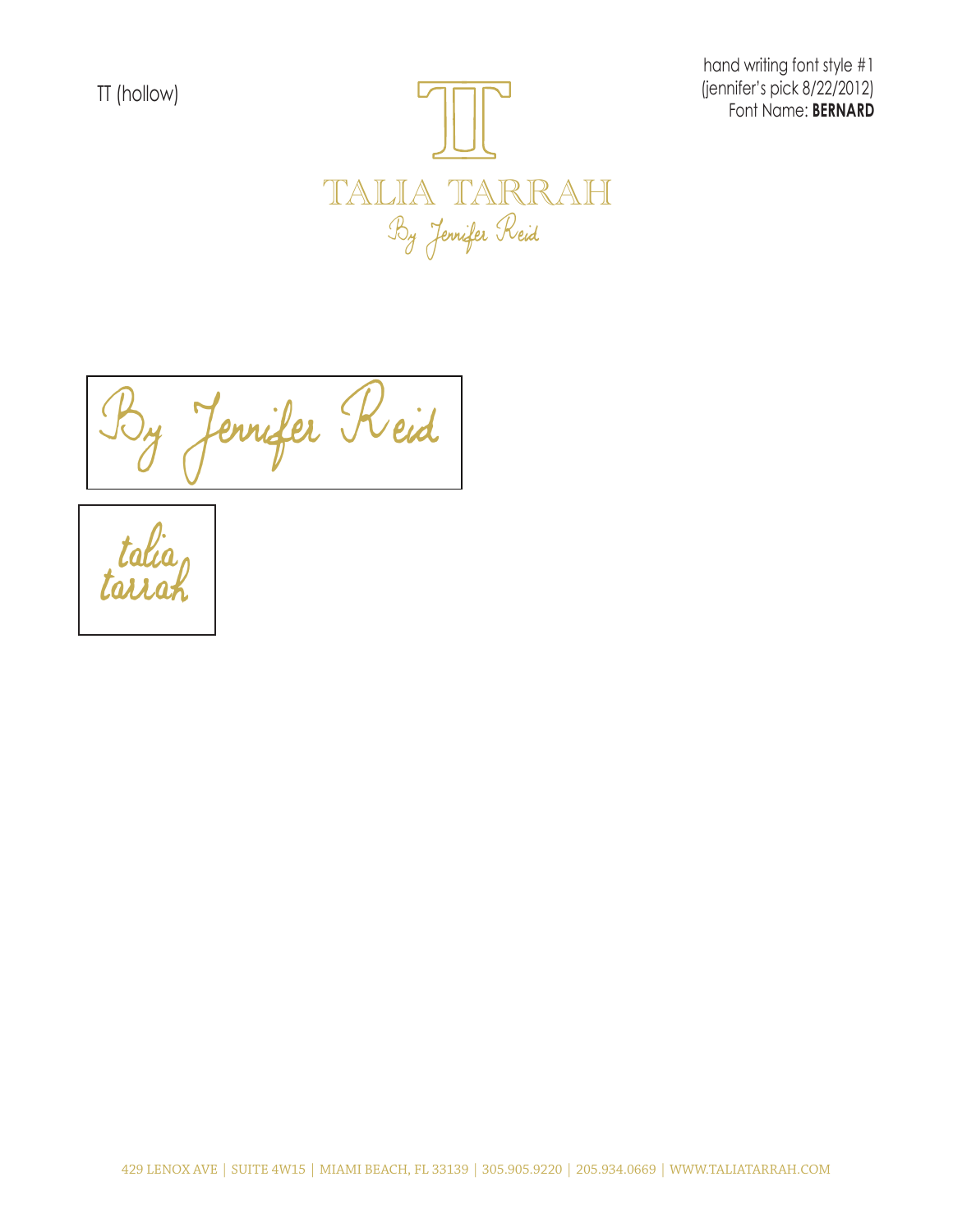TT (hollow)



hand writing font style #2 **Font Name: Prophecy Script**

By Jennifer Reid



429 LENOX AVE | SUITE 4W15 | MIAMI BEACH, FL 33139 | 305.905.9220 | 205.934.0669 | WWW.TALIATARRAH.COM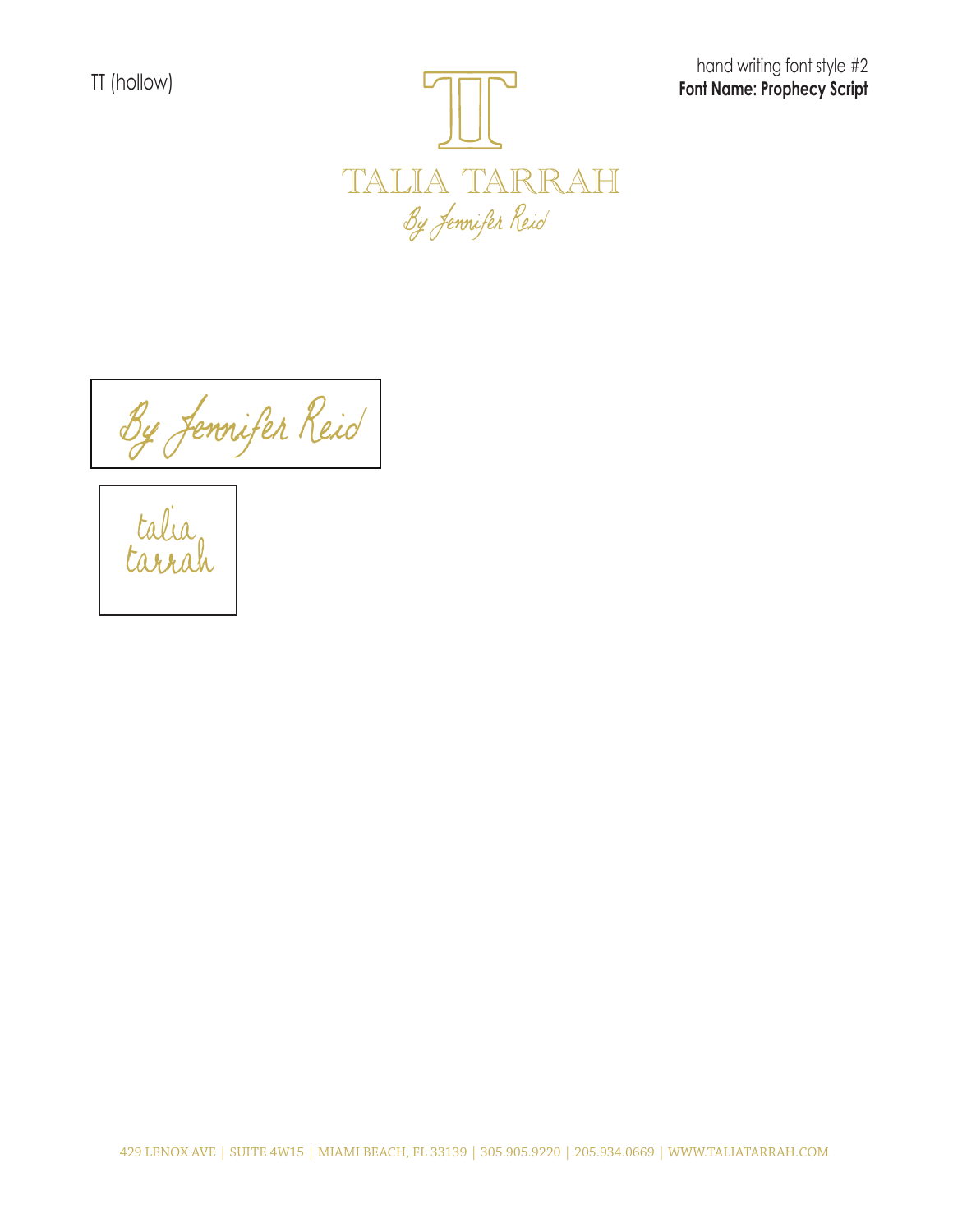TT (hollow)

hand writing font style #3 **Font Name: Otto (Medium)**



By Jennifer Reid



429 LENOX AVE | SUITE 4W15 | MIAMI BEACH, FL 33139 | 305.905.9220 | 205.934.0669 | WWW.TALIATARRAH.COM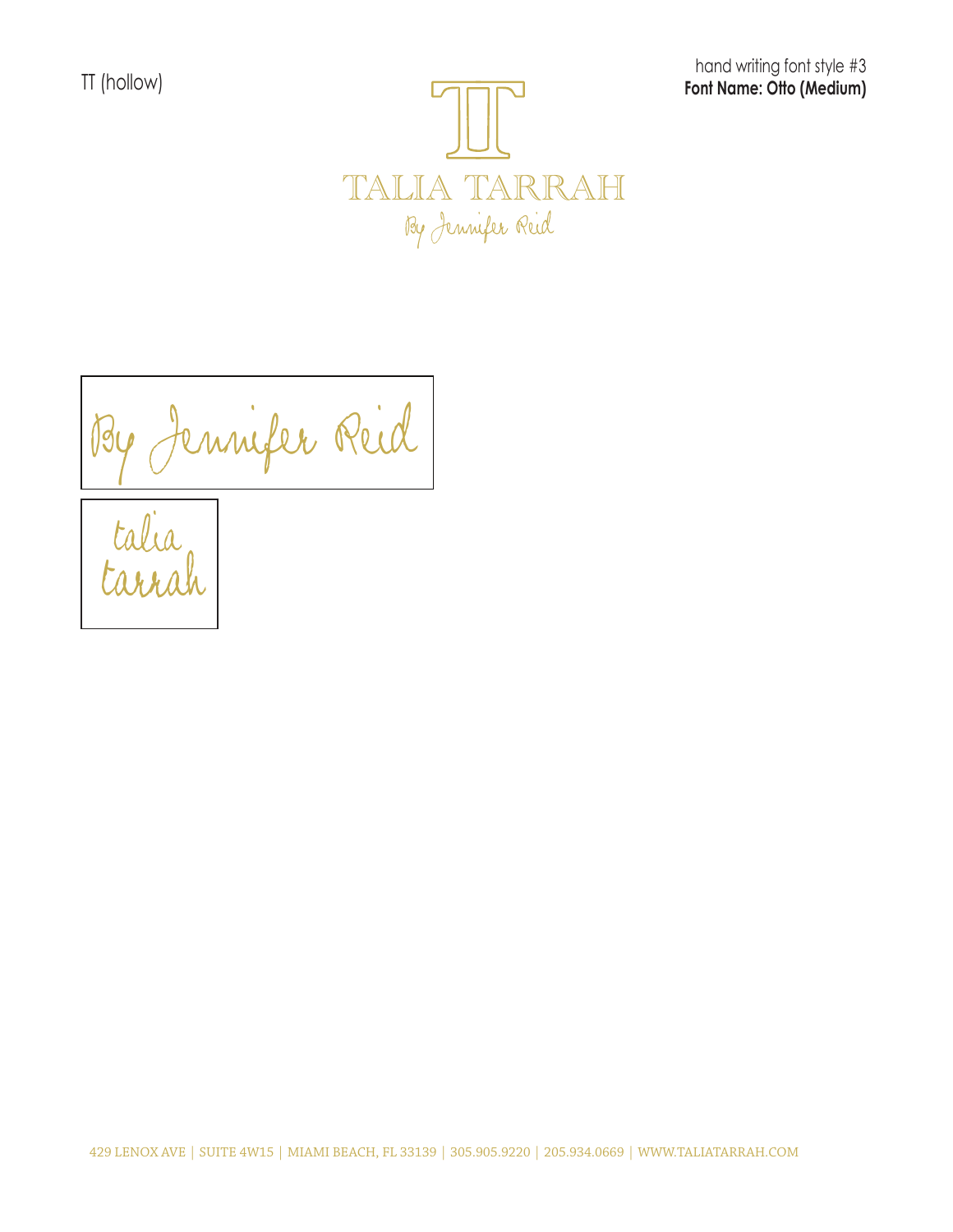TT (hollow)



hand writing font style #4  **Font Name: Jean-Claude's Hand** 

Jennifer Reid

tarrah  $ta$ 

429 LENOX AVE | SUITE 4W15 | MIAMI BEACH, FL 33139 | 305.905.9220 | 205.934.0669 | WWW.TALIATARRAH.COM